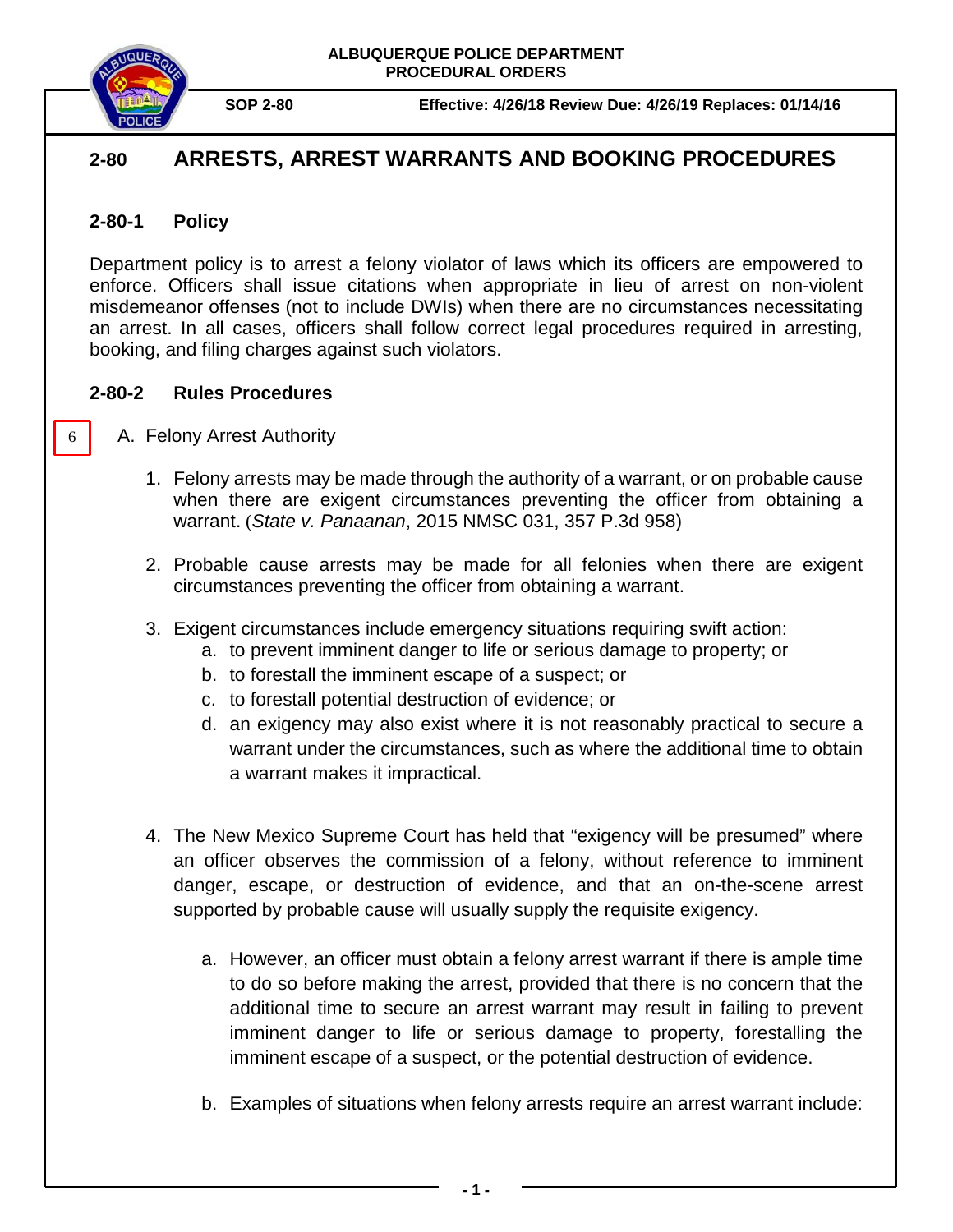

Ĺ

6

6

**SOP 2-80 Effective: 4/26/18 Review Due: 4/26/19 Replaces: 01/14/16**

- i. cases that are under investigation where an officer is gathering evidence or needs to refer the case to a detective for further investigation; and
- ii. "cold cases".
- 5. Probable cause felony arrests may be made for all:
	- a. Felonies in progress (e.g., violent crimes, burglaries, etc.);
	- b. Violent crime offenses (e.g., aggravated battery, aggravated assault, criminal sexual penetration, etc.), since one or more of the exigent circumstances described under A.3 (1) through (4) above will generally be present; and
	- c. Felony narcotic offenses, when any of the exigent circumstances described under A.3 (1) through (4) above are present.
- 6. For those felony offenses that do not fall within the above listed categories, an officer when deciding whether to effect an arrest or to merely submit the case for indictment consideration may make a probable cause felony arrest when probable cause clearly exists, under the following circumstances:
	- a. When the offender has no community ties to the Albuquerque metropolitan area, e.g. transient, out of town resident, etc.; or
	- b. When one or more prior felonies or multiple offenses have been committed by the offender; or
	- c. When the arrest is approved by a supervisor based on extenuating circumstances; and
	- d. One or more exigent circumstance as described under A. 3 (1) through (4) above must be present.

## B. Petty Misdemeanor/Misdemeanor Arrest Authority

- 1. Officers shall issue citations when appropriate in lieu of arrest on non-violent misdemeanor offenses (not to include DWIs) when there are no circumstances necessitating an arrest. Whether or not the person has a permanent address may not be the sole factor in determining to arrest the person rather than issuing a citation. If the officer issues a non-traffic citation, the officer must complete an incident report. If an arrest is necessary, the officer will include the reason in the narrative of the corresponding incident report.
- 2. When exigent circumstances justify the arrest.
- C. Use of the Metropolitan Court Bonding Window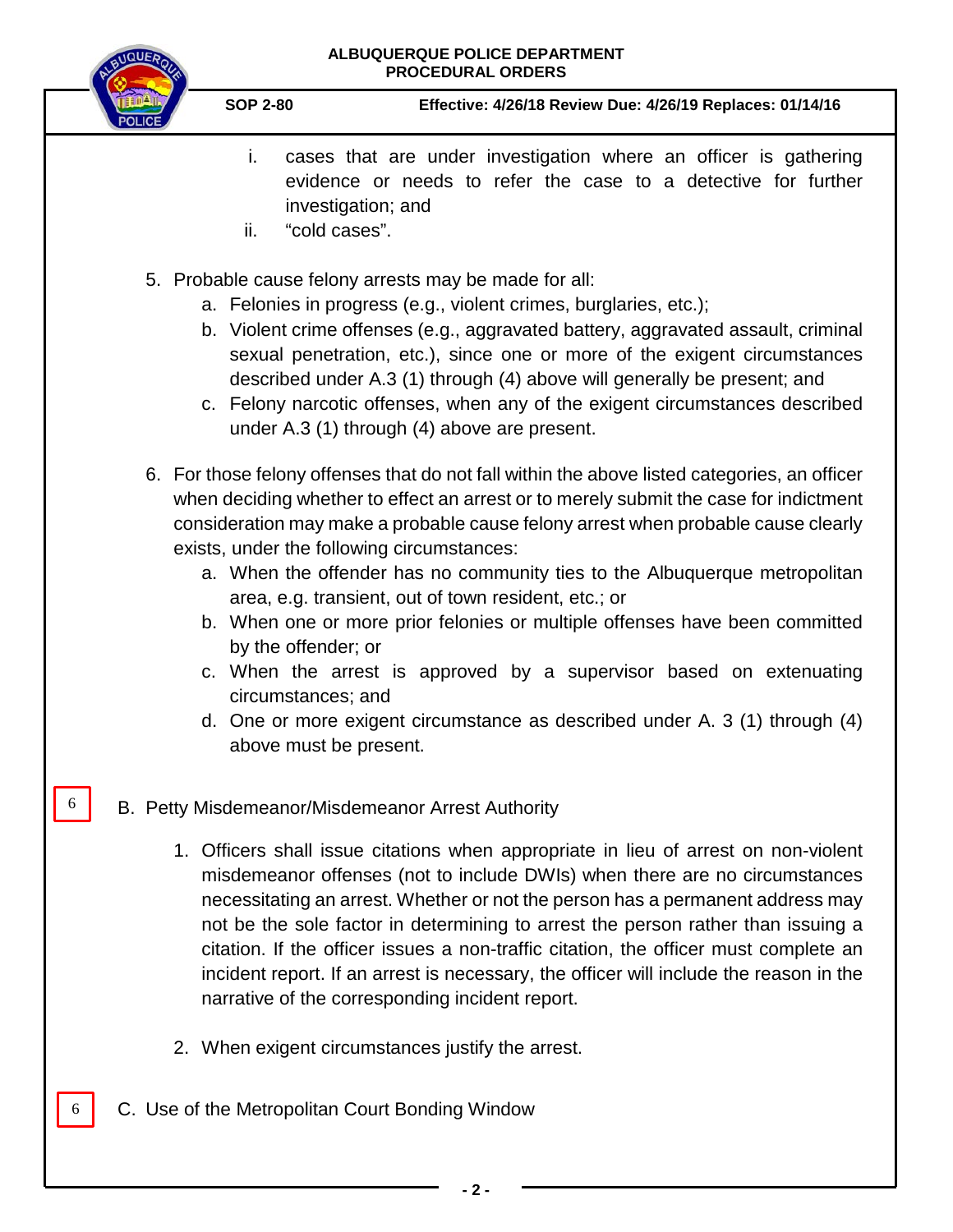

**SOP 2-80 Effective: 4/26/18 Review Due: 4/26/19 Replaces: 01/14/16**

- 1. Officers will use the bonding window at Metropolitan Court located at 401 Lomas Blvd. NW to post a bond, pay a fine, or to resolve or quash a warrant in lieu of taking an arrested person to the Prisoner Transport Center (PTC) or the Metropolitan Detention Center (MDC) when feasible.
- 2. The outdoor walk-up bonding window is located on the building's south side. The bonding window closes for a brief time at the end of each shift (currently, from 6:00 a.m.-7:00 a.m., 2:00 p.m.-3:00 p.m., 10:00 p.m.-12:00 a.m.)
- 3. Officers can take an arrested person to the bonding window whenever they are arresting such individual for lower-level warrants, such as for traffic or petty misdemeanor charges. This allows the person to pay fines or post a bond without having to be booked into MDC.
- 4. The bonding window will accept all misdemeanor warrants including out-of-county warrants.
- 5. The bonding window does not deal with felony charges or cases.
- 6. The bonding window accepts cash only credit cards, debit cards or checks are not accepted.
- 7. The person will be required to pay the full amount of a cash or surety bond at the bonding window. This means that the person cannot go through a bonding agency to pay ten percent (10%) of the bond at the bonding window.
- 8. Officers should check to see if the person has cash before taking that person to the bonding window. Officers should not wait for the person to get money from a friend, relative or acquaintance.
- 9. Metropolitan Court requests officers to have their agencies fax the warrant to the bonding window prior to arriving with the person.
- 10.Once the person completes the transaction at the bonding window, the officer may take that person back to their previous location if time or the situation permits.
- D. Walk -Through Procedures If Established and In Use

"Walk -Through Procedures refers to the process of transporting an arrestee to either the Prisoner Transport Center (PTC) or to MDC for processing by Pre-Trial Services officials. Officers are required to utilize the "Walk-Through Procedures" if such procedures are established and in use at the PTC or MDC by the Settlement Agreement in the McClendon case. Currently, there are no Walk-Through Procedures in use by Pre-Trial Services.

E. Arrests-General

6

6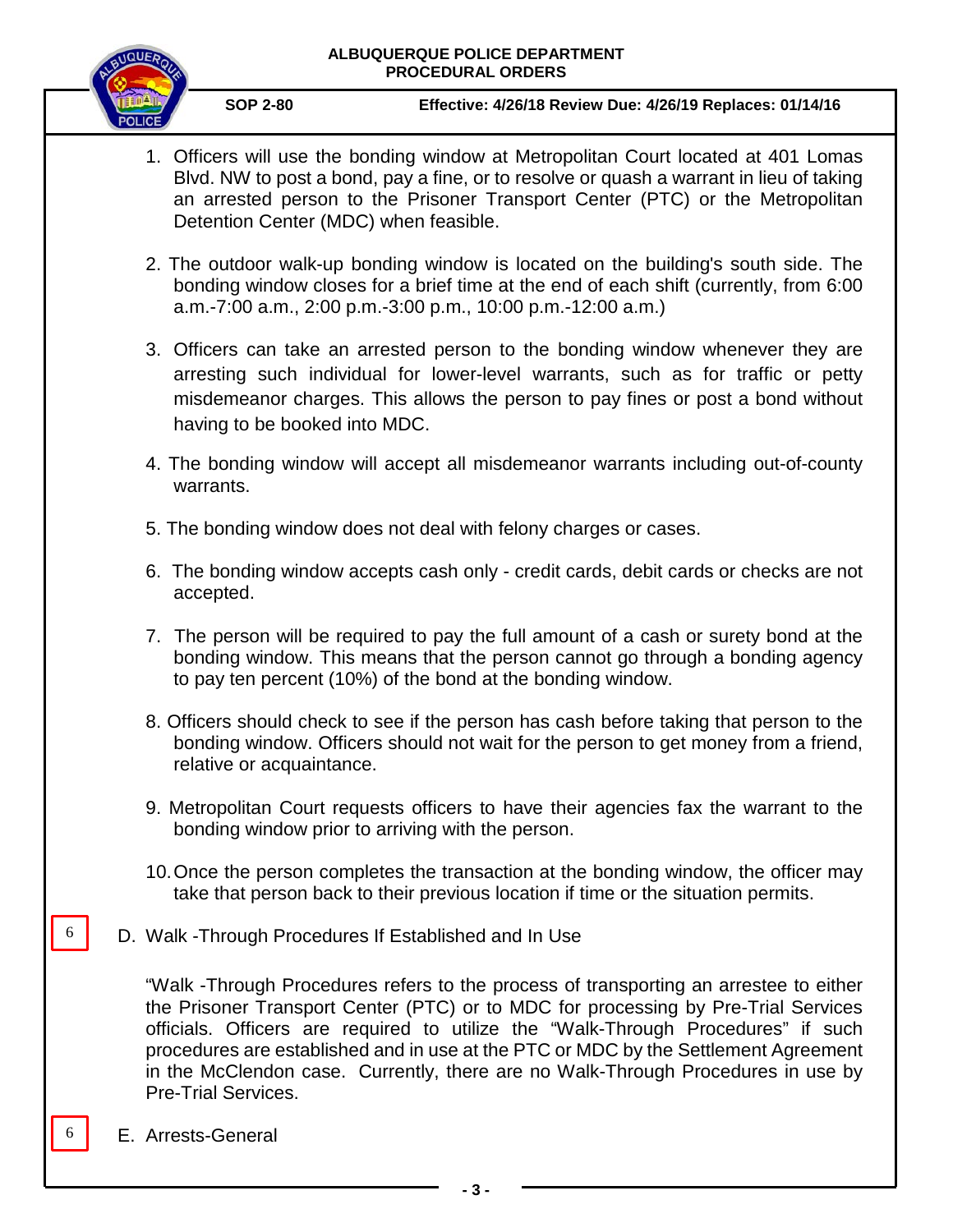

6

7

- 1. An offense report indicating all charges and detailing the circumstances will be written by the arresting officer for any incident or warrant service resulting in an arrest or protective custody.
- 2. Arresting officers will check NCIC/ACTION on all persons taken into custody. In the case of a hit subsequent to an arrest on other charges, the arresting officer will verify the hit through the NCIC/ACTION operator and advise the operator that the subject is in custody.
- 3. When dealing with persons who may be affected by a behavioral health disorder or a behavioral health crisis, officers shall refer to [SOP 2-19, Response to Behavioral](https://powerdms.com/docs/96?q=2-19)  [Health issues,](https://powerdms.com/docs/96?q=2-19) in particular 2-19-8 regarding diversion from jail when appropriate.
- F. Arrest of U.S. Postal Service Drivers/Military/Armored Car Drivers/Undocumented Foreign Nationals and Immigrants/ Foreign Diplomats/ Legal Foreign Nationals
	- 1. The drivers of mail-carrying vehicles and armored cars shall not be taken into custody, except when they are charged with a felony or DWI, or when their mental or physical state is such that they are a hazard to the public. Upon taking such a driver into custody, the arresting officer shall:
		- a. Immediately have the local United States Postal Service office/armored car company notified.
		- b. Pending the arrival of a postal representative/armored car company supervisor, the arresting officer shall be responsible for the safety of the postal vehicle/armored car and its contents.
		- 2. Whenever active duty military personnel are arrested and placed into custody for any offense, excluding minor traffic charges, the arresting officer shall notify the Kirtland Air Force Base Security Police Desk and advise them of the arrest.
		- 3. Undocumented Foreign Nationals (Undocumented Immigrants)
			- a. The enforcement of immigration laws and the arrest of undocumented foreign nationals reside exclusively with the federal government.
			- b. Officers shall not stop, question, detain or arrest any person solely on the ground that they may be undocumented and deportable foreign nationals.
			- c. Officers shall not inquire about or seek proof of a person's immigration status, unless the person is in custody or is a suspect in a criminal investigation for a non-immigration criminal violation and the immigration status of the person or suspect is pertinent to the criminal investigation.
			- d. Officers shall not call federal immigration officials to the scene of a stop or investigation, except in the case of suspected human trafficking. The following procedures apply to a case of suspected human trafficking: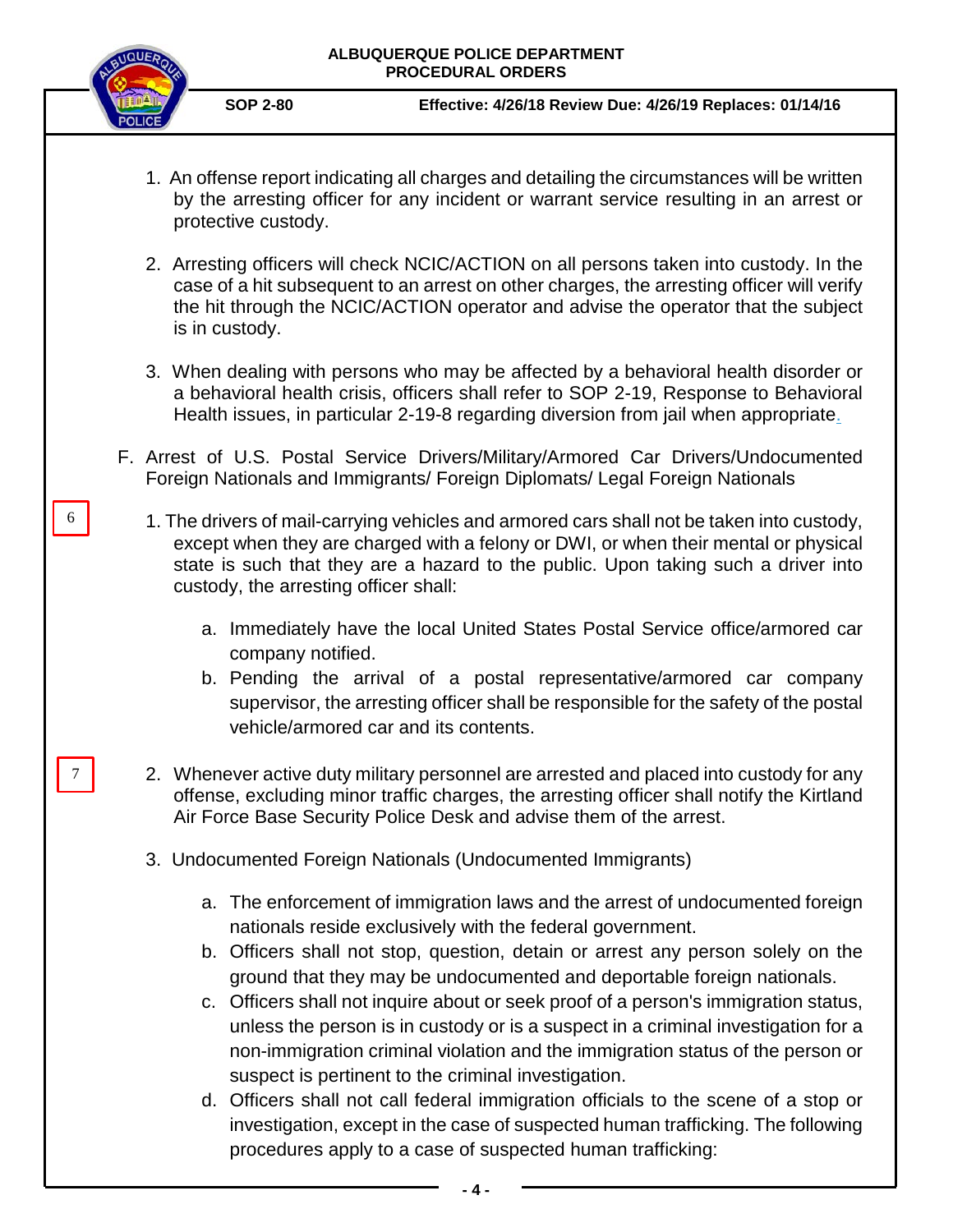| BUQUER   | ALBUQUERQUE POLICE DEPARTMENT<br><b>PROCEDURAL ORDERS</b>                              |                                                                                                                                                                                                                                                                                                                                                                                                                                                                                                                                                                                                                                                                                                                                                                                                                                                                                                                                                                                                                                                                                                                                                                                                                                                                                                      |  |  |  |
|----------|----------------------------------------------------------------------------------------|------------------------------------------------------------------------------------------------------------------------------------------------------------------------------------------------------------------------------------------------------------------------------------------------------------------------------------------------------------------------------------------------------------------------------------------------------------------------------------------------------------------------------------------------------------------------------------------------------------------------------------------------------------------------------------------------------------------------------------------------------------------------------------------------------------------------------------------------------------------------------------------------------------------------------------------------------------------------------------------------------------------------------------------------------------------------------------------------------------------------------------------------------------------------------------------------------------------------------------------------------------------------------------------------------|--|--|--|
|          | <b>SOP 2-80</b>                                                                        | Effective: 4/26/18 Review Due: 4/26/19 Replaces: 01/14/16                                                                                                                                                                                                                                                                                                                                                                                                                                                                                                                                                                                                                                                                                                                                                                                                                                                                                                                                                                                                                                                                                                                                                                                                                                            |  |  |  |
|          | i.<br>immigration officials; and<br>ii.                                                | Officers shall obtain supervisor approval before contacting federal<br>Officers shall document the investigation in an offense/incident report.                                                                                                                                                                                                                                                                                                                                                                                                                                                                                                                                                                                                                                                                                                                                                                                                                                                                                                                                                                                                                                                                                                                                                      |  |  |  |
| f.<br>i. | immigration official or agency.<br>person's immigration status.<br>for officer safety. | e. Officers do not have the authority to place an "ICE" hold on individuals<br>suspected of having violated federal immigration laws.<br>Officers shall not request assistance in language translation from any<br>g. Officers shall accept the Mexican Consular Identification Card (Matricula<br>Consular de Alta Seguridad) as a valid form of identification. The Mexican<br>Consular Identification Card is not an indication of a person's immigration<br>status, nor is it sufficient evidence to establish reasonable suspicion of a<br>h. All children have a right to attend public schools in the United States. Officers<br>shall not, under any circumstances, engage in stopping, questioning,<br>detaining, investigating or arresting minor children (under 18 years old) on<br>any immigration related matter while on or immediately in the vicinity of public<br>school grounds or property. Officers are also prohibited from assisting others,<br>including school personnel or other law enforcement officers or agencies, in<br>detaining or questioning minor children on any immigration-related matter.<br>Nothing in this SOP shall prevent an officer from investigating any city, state<br>or federal non-immigration criminal violation or taking any action necessary |  |  |  |
|          |                                                                                        | 4. Arrest of Legal Foreign Nationals (Legal Immigrants)                                                                                                                                                                                                                                                                                                                                                                                                                                                                                                                                                                                                                                                                                                                                                                                                                                                                                                                                                                                                                                                                                                                                                                                                                                              |  |  |  |
|          | i.<br>ii.<br>travel.state.gov.                                                         | a. Whenever a legal foreign national is arrested, officers will:<br>Immediately advise the foreign national of his right to have his<br>government notified concerning the arrest and/or detention.<br>The arresting officer will notify the foreign national's consulate of the<br>arrest if the notification is mandated under the U.S. State Department<br>guidelines. The guidelines can be obtained at the following website:                                                                                                                                                                                                                                                                                                                                                                                                                                                                                                                                                                                                                                                                                                                                                                                                                                                                   |  |  |  |
| 5        | 5. Foreign Diplomats                                                                   |                                                                                                                                                                                                                                                                                                                                                                                                                                                                                                                                                                                                                                                                                                                                                                                                                                                                                                                                                                                                                                                                                                                                                                                                                                                                                                      |  |  |  |
|          | <b>United States.</b><br>c. They shall not be placed under arrest.                     | a. Foreign Diplomats have diplomatic immunity concerning city ordinances and<br>State and Federal laws under the guidelines of the State Department of the<br>b. Foreign diplomats will be dealt with on an individual basis.                                                                                                                                                                                                                                                                                                                                                                                                                                                                                                                                                                                                                                                                                                                                                                                                                                                                                                                                                                                                                                                                        |  |  |  |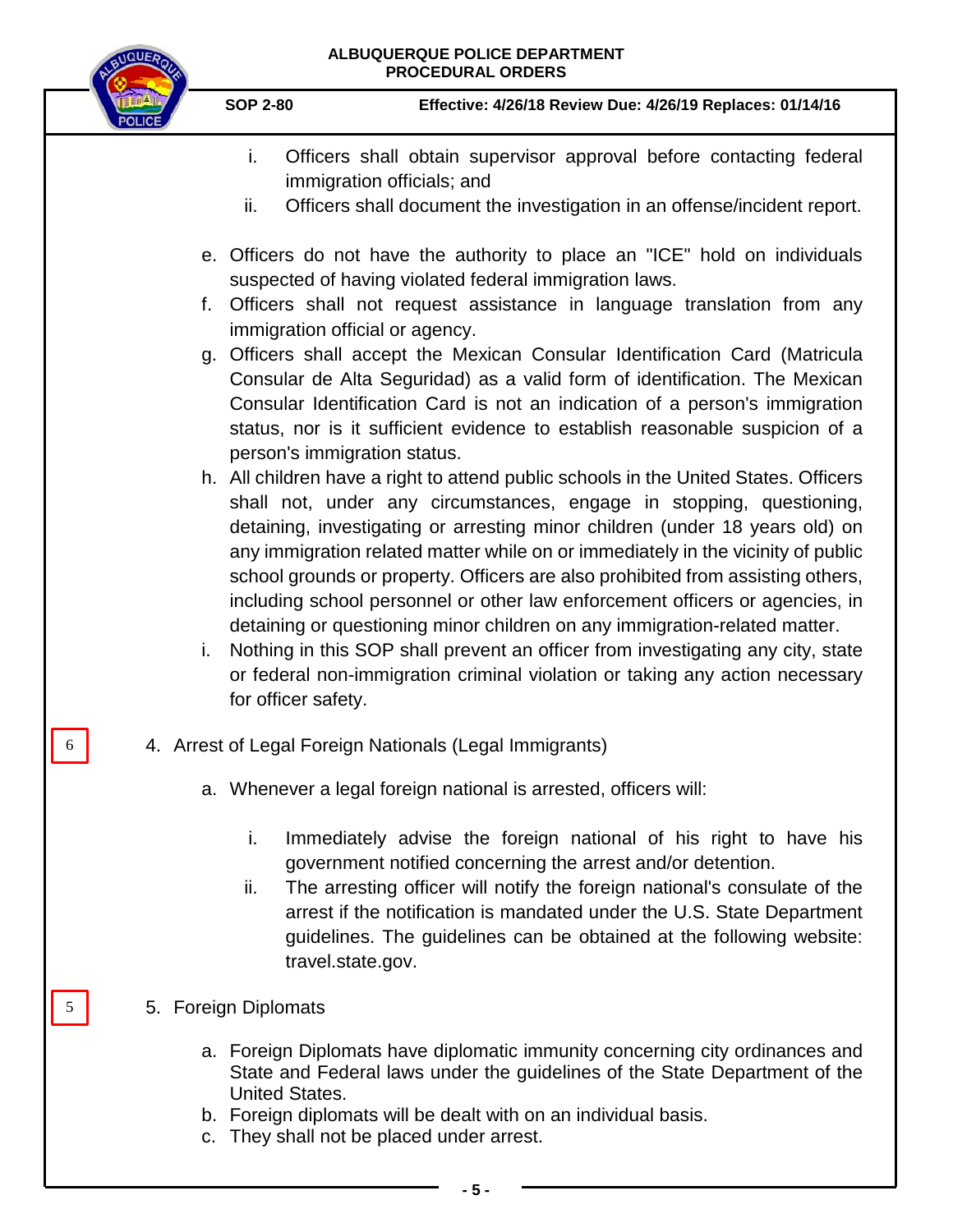

7

- d. It is the officer's responsibility to ensure that the respective foreign consulate has been contacted. See 2-80-2-F-4-a-ii above for contact information.
- G. Arrest Warrants
	- 1. In order to serve any warrant, the following information must be provided by the agency requesting service of the warrant:
		- a. Physical Description: The warrant must include a description of the wanted person sufficient to identify the fugitive. The description should include:
			- i. name
			- ii. sex
			- iii. race
			- iv. height & weight
			- v. hair color, and
			- vi. date of birth or social security number
		- b. Warrant Description: The warrant must include:
			- i. the originating agency
			- ii. court issuing warrant
			- iii. jurisdiction and state
			- iv. charge(s)
			- v. date of warrant
			- vi. warrant number
			- vii. issuing judge
			- viii. bond
		- c. Extradition: If the warrant is not issued in the State of New Mexico, the warrant must indicate that the issuing jurisdiction will extradite before the warrant can be served.
	- 2. Requests for additional information from the issuing agency should be made when a question exists in the mind of an officer or supervisor as to the identity or location of the fugitive, or the validity of the warrant.
	- 3. If a discrepancy or contradiction exists in the description of the wanted person, officers will advise their immediate or on-duty supervisor. Supervisors will ensure that appropriate action is taken based on proper legal procedures.
	- 4. In order to alleviate the problem of the arrest warrant being canceled before the arrested individual has been turned over to the Metropolitan Detention Center and booked on the arrest warrant the following procedure shall be followed:
		- a. If an individual is arrested on an arrest warrant, and is not taken to the Metropolitan Detention Center, i.e.; has to be taken to the hospital or any other facility, the arresting officer will not pick up the arrest warrant at the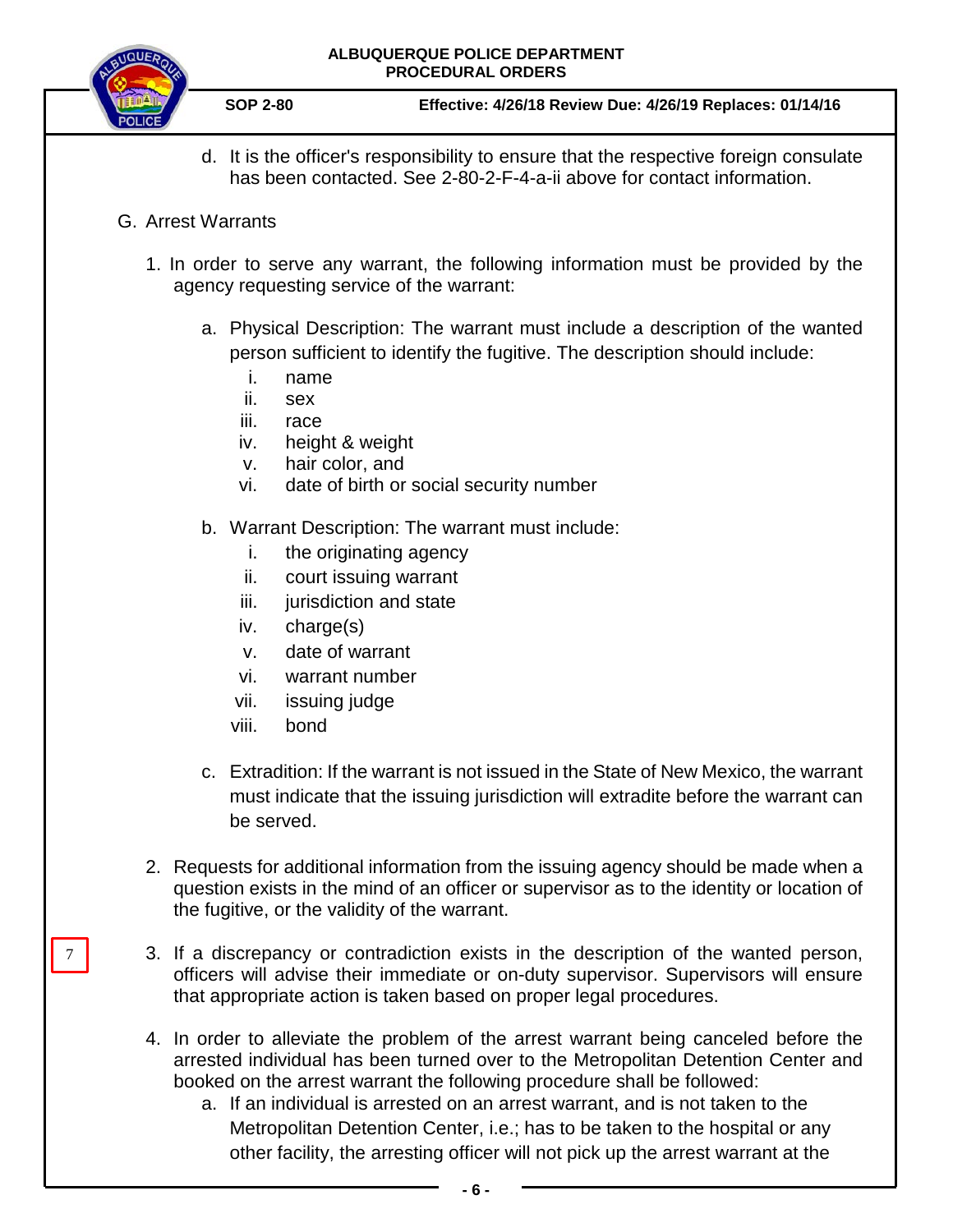

**SOP 2-80 Effective: 4/26/18 Review Due: 4/26/19 Replaces: 01/14/16**

time. The arresting officer will still have to fill out the necessary booking paperwork so that a police hold can be put on the individual who has been arrested.

- b. The arrest warrant will be picked up at the time the arrested individual is physically taken to the Metropolitan Detention Center and added to the paperwork which has already been filled out.
- 5. The protocol for serving an arrest warrant shall follow the requirements of serving a search warrant which include (SOP Section 2-16):
	- a. A Supervisor shall be present at the scene on all search warrants involving a dwelling or occupied structure and the supervisor is thoroughly briefed before the search warrant is executed.
	- b. All arrest warrants will include an offender history check for violent, special needs, or mental illness history.
	- c. For high risk or warrant services on individuals with special needs, to include individuals living with mental illness, consideration shall be taken to employ specialized units such as the tactical or CIT units.
	- d. All arrest warrant services shall include less than lethal equipment options.
- 6. This SOP does not limit an officer from executing an arrest warrant without a supervisor present when the wanted person comes into contact with a police officer in the normal course of duty, e.g., a traffic stop where the occupant of the vehicle has a warrant out for his/her arrest, or for an individual voluntarily willing to turn him/herself in.
- 7. Reference to DNA Information in Arrest Warrant Affidavits:
	- a. Whenever forensic DNA information (including reference to a DNA "hit" or "match") is utilized in an arrest warrant affidavit as a full or partial basis for issuing an arrest warrant, the affiant officer must reasonably explain to the recipient judicial officer the relative strength of the DNA information at issue.
		- i. If the affiant officer feels unable to reasonably explain the relative strength of DNA information to the recipient judicial officer, the affiant officer should contact the Crime Lab for an explanation of the relative strength of the DNA information.
		- ii. The affiant officer may then relay the Crime Lab's explanation to the recipient judicial officer in the affidavit.
- H. Telephone Requests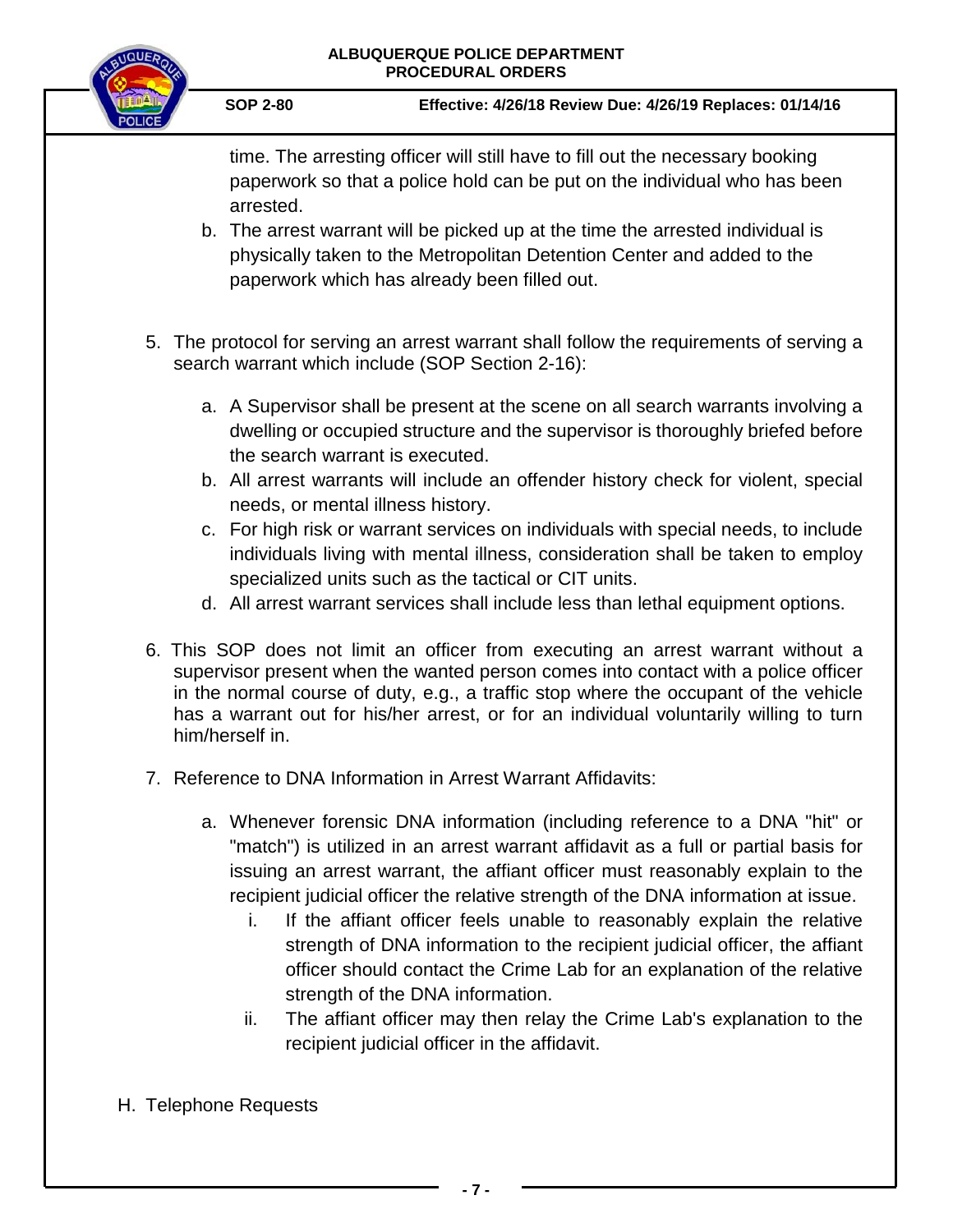

- 1. A telephone request for the arrest of a fugitive will be treated as information only until confirmed by teletype, NCIC, or letter meeting the requirements set forth in subsection 2-80-2-G.
- I. Teletype Requests
	- 1. Teletypes requesting assistance in locating and arresting a fugitive must include information necessary for the service of a warrant as outlined in subsection 2·14·2·E. If these requirements are not met, the issuing agency will be advised that APD cannot serve the warrant without additional information and the teletypes will be considered as information only and not as arrest authority
		- b. Teletypes permitting a choice will not be honored e.g., collection of fine in lieu of jail, restitution, court costs, etc.
		- c. Teletypes requesting arrest on domestic matters child stealing, kidnapping, custodial interference •• should be carefully examined and referred to the Juvenile Section for service, except if exigent circumstances exist such as physical danger, abuse, or neglect of the victim child.
		- d. Teletypes requesting arrest on John Doe or white-collar crime warrants should be handled with caution. Information which was the basis for the warrant may be fictitious as to the identity of the offender. For example, checks returned for insufficient funds later found to be stolen and forged.
		- e. Teletypes from out-of-state agencies requesting arrest on high court misdemeanors must be directed to the Fugitive Unit for authority to serve.
- J. Grand Jury Indictments
	- 1. Arrests stemming from grand jury indictments will be made only after the resulting bench warrant is received by the Sheriff's Department Warrants Section. Knowledge that a "true bill" has been returned by the grand jury does not constitute grounds for a valid arrest.
- K. Execution of Arrest Warrants

6

5

- 1. An NCIC/ACTION hit is sufficient probable cause to arrest with warrant authority when the identity of the suspect is clearly established and the warrant has been confirmed by the originating agency. Subjects who are Soundex hits will not be arrested without multiple points of identification which confirm the subject's identity. The arresting officer shall advise the NCIC/ACTION operator when the suspect is in custody.
- 2. The search of premises for a wanted person may be conducted only with consent to search or with a valid search warrant, except in situations concerning hot pursuit of the wanted person.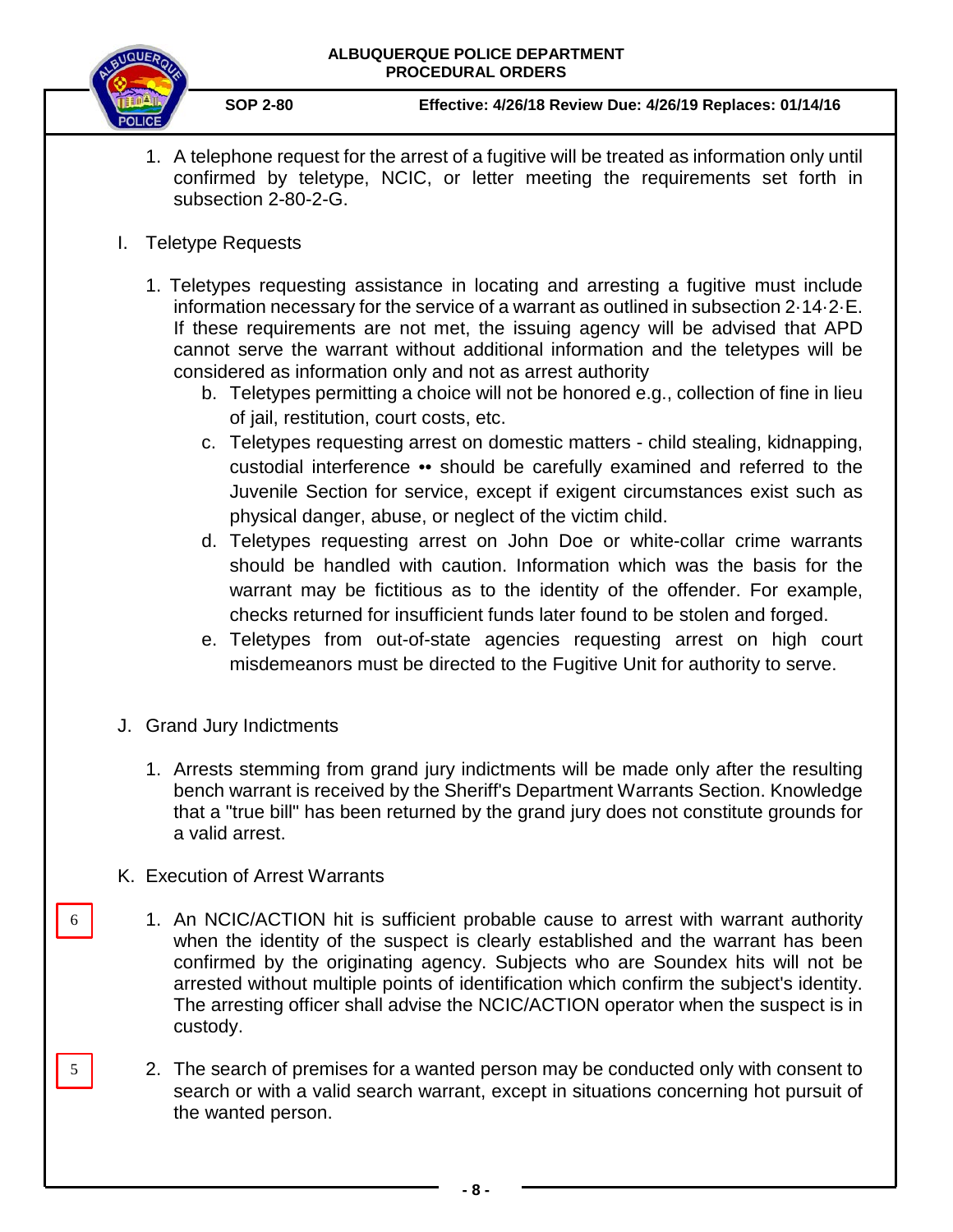|   | <b>MQUE</b> |         |                                             | ALBUQUERQUE POLICE DEPARTMENT<br><b>PROCEDURAL ORDERS</b>                                                                                                                                                                                                                                                                                                                                                                                                                                         |
|---|-------------|---------|---------------------------------------------|---------------------------------------------------------------------------------------------------------------------------------------------------------------------------------------------------------------------------------------------------------------------------------------------------------------------------------------------------------------------------------------------------------------------------------------------------------------------------------------------------|
|   |             |         | <b>SOP 2-80</b>                             | Effective: 4/26/18 Review Due: 4/26/19 Replaces: 01/14/16                                                                                                                                                                                                                                                                                                                                                                                                                                         |
|   |             |         |                                             | a. If officers are denied access to a structure and they have probable cause to<br>believe a wanted person is inside (e.g., neighbors say they saw the wanted<br>person inside the structure), the scene should be secured, a supervisor will<br>be notified to respond to the area, and a search warrant obtained before<br>proceeding with the search for a wanted person. Supervisor presence shall<br>be mandatory with all warrant services.                                                 |
|   |             |         | the address on the warrants.                | 3. Officers attempting to serve felony warrants will verify the warrants prior to checking                                                                                                                                                                                                                                                                                                                                                                                                        |
|   |             | arrest. |                                             | 4. Fugitives may insist that a warrant has been canceled to avoid apprehension. When<br>in doubt, further investigation of the validity of the warrant may be necessary before                                                                                                                                                                                                                                                                                                                    |
|   |             |         |                                             | L. Booking on the Basis of a Warrant Issued from Bernalillo County                                                                                                                                                                                                                                                                                                                                                                                                                                |
| 7 |             |         | procedure.                                  | 1. After confirming the existence of a valid warrant through NCIC, officers shall:<br>a. Notify the Sheriff's Department Warrants Section via radio or telephone that<br>an arrest has been made as the result of a warrant.<br>b. Sheriff Department Warrants Section personnel will fax a copy of the<br>warrant/printout to the Metropolitan Detention Center.<br>c. The copy received by the Detention Center will be used in the booking                                                     |
|   |             |         |                                             | M. Booking on the Basis of a Warrant Issued Outside the Jurisdiction of Bernalillo County                                                                                                                                                                                                                                                                                                                                                                                                         |
|   |             |         | soon as possible containing:<br>sufficient. | 1. The arresting officer will cause a teletype to be sent to the jurisdiction holding the<br>warrant, advising that the suspect is in custody and requesting a return teletype as<br>a. The name of the judge who issued the warrant,<br>b. Charges, bond, warrant number, and<br>c. If the agency will extradite, a telephone call to verify the warrant is not                                                                                                                                  |
|   |             |         |                                             | 2. The suspect will be booked into the MDC.                                                                                                                                                                                                                                                                                                                                                                                                                                                       |
|   |             |         |                                             | N. Release of Prisoners Arrested in Error/Error on Warrants                                                                                                                                                                                                                                                                                                                                                                                                                                       |
|   |             |         |                                             | 1. Prisoners who are arrested and booked in error will be released as follows:<br>a. The arresting officer will notify his supervisor immediately.<br>b. The arresting officer or arresting officer's supervisor will contact the District<br>Attorney's Office and they will assist in getting the prisoner released.<br>c. If the supervisor/officer is unable to contact the District Attorney's Office, the<br>supervisor/officer will contact the on-call Assistant District Attorney (ADA). |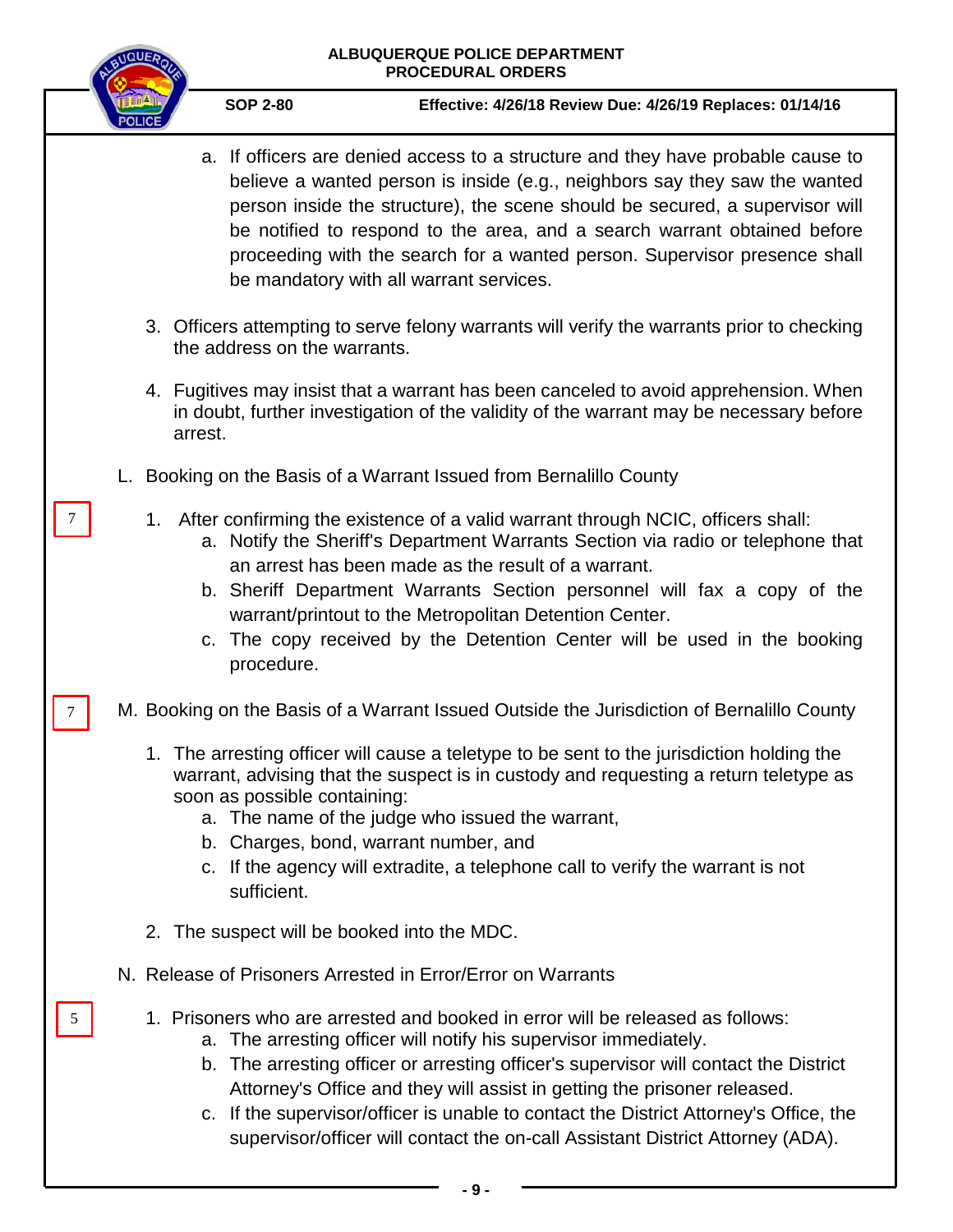

**SOP 2-80 Effective: 4/26/18 Review Due: 4/26/19 Replaces: 01/14/16**

- i. The supervisor/officer will then send the ADA an email that explains the reason for the requested dismissal for their file.
- ii. The supervisor will ensure that the prisoner is released.
- d. The arresting officer will receive a copy of the Release Order and the Nolle Prosequi. The officer will then submit a copy of the completed offense/incident report along with the copy of the Release Order and Nolle Prosequi to the Risk Management Division.
- e. If an error is discovered before the person is booked, the person will be released and the details will be written in the offense/incident report.
- f. Release of subject in error on warrants When it is determined that the wrong subject has been arrested based on a warrant; the following procedures will be adhered to:
	- i. The Identification Unit will notify the on-duty Communications supervisor immediately upon confirming the wrong subject is in custody. The Identification Unit will provide the Communications supervisor with the name of the identification technician, and the reason why the subject should be released (i.e., fingerprint, tattoos, and physical differences).
	- ii. The APD Communications supervisor will immediately notify the appropriate on-duty watch commander or sergeant of the inappropriate arrest.
	- iii. The on-duty watch commander or supervisor will have the arresting officer, if available, or another officer proceed to the Metropolitan Detention Center and begin the release process. The on-duty supervisor will also have APD Communications contact the on-call Risk Management representative.
	- iv. The APD supervisor will ensure that a copy of the report is forwarded to the APD Risk Management Safety Officer by the end of the shift.
- g. At no time, will a prisoner be released "Pending Further Investigation."

## O. Booking

- 1. All charging documents (i.e., criminal complaint, Citations) and the pre-booking forms will be given to Court Personnel immediately upon entering the booking facility.
	- a. The criminal complaint, any citations and the pre-booking form will be stamped Filed/Endorsed-in by Court personnel once all documents are verified.
	- b. The pre-booking form will be returned to the officer so he/she may process the defendant through medical and through MDC's booking procedures.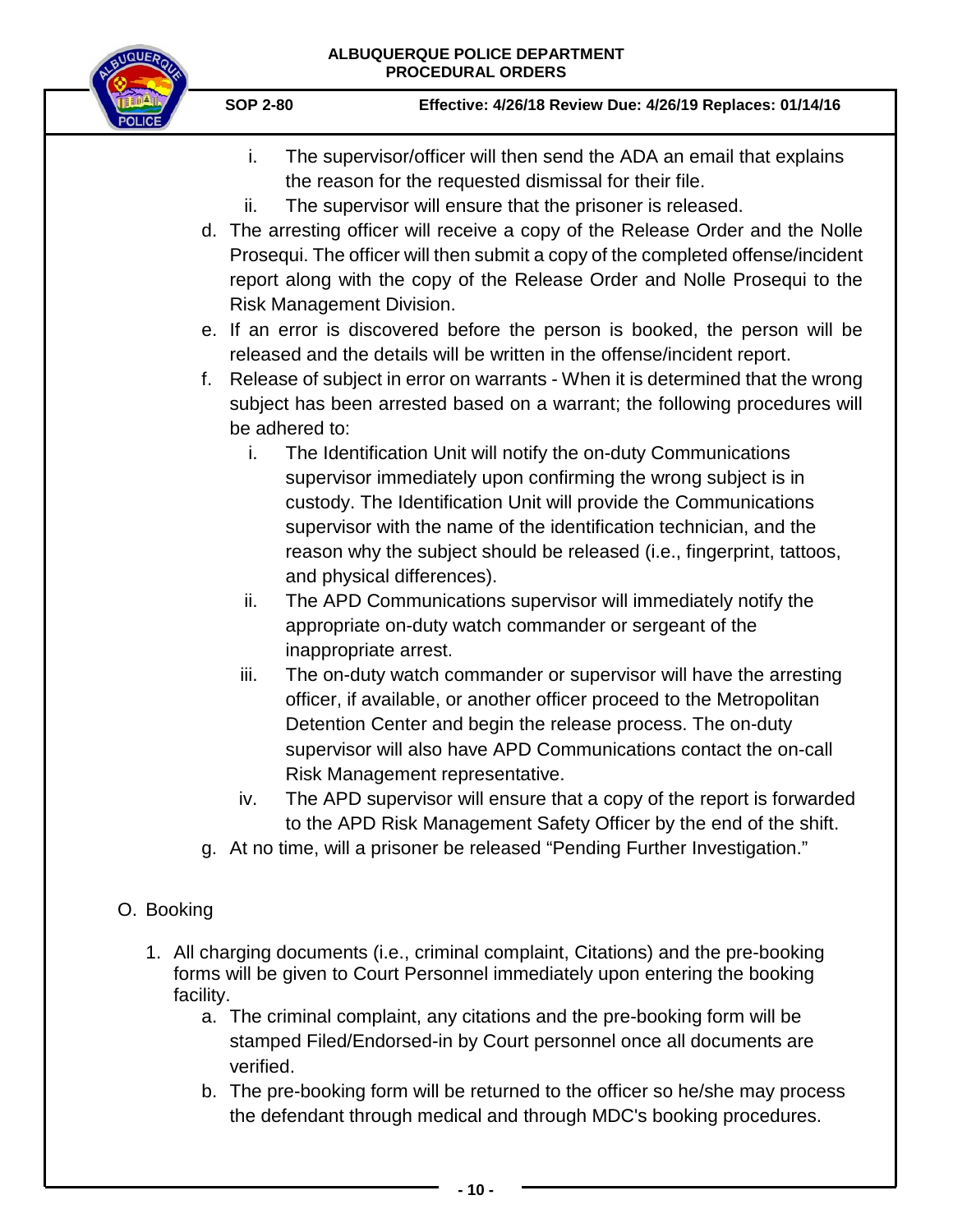

- 2. Custodial Booking
	- a. Adult offenders arrested by department officers who are not eligible for the provisions of 2-14-2-M-4, below, will be booked into the booking facility in the Metropolitan Detention Center. This will include all Federal, State, County, and City prisoners. Active duty military offenders wanted for AWOL or desertion (etc.), who is arrested for a military offense only, may be turned over to military authorities at Kirtland Air Force Base. In all cases a report will be written.
	- b. Knives, guns, ammunition or chemical agents will not be accepted by MDC personnel to be placed in the prisoner's property. These items may be tagged into evidence as safekeeping in accordance with Procedural Orders 2-08-2-M-5.
	- c. If an arrest is based on a warrant, the officer will specify the following on the pre-booking form:
		- i. Warrant number and the type of warrant, felony or misdemeanor.
	- d. When additional charges are placed against an individual, the officer will notify the booking desk personnel in person, making sure that the offender is still in custody, that the right inmate is charged with the additional charge(s), and that the paperwork is properly administered. A supplemental report will be written to indicate this notification.
	- e. Officers will secure all weapons in their vehicles or in the lock boxes prior to entering the booking facility. The side handle baton, kubaton, and mace are equipment that is permitted to be carried by officers into the facility.
	- f. A thorough search of the prisoner will be conducted at the Booking Desk by the arresting officer, or the transporting officer. In the event the prisoner is a female, the search will be conducted by a female officer, if available, or female corrections personnel. Strip searches are not mandatory.
	- g. All prisoners being booked into jail will remain handcuffed until the booking process is completed.
	- h. A subject who is being charged with a felony(s) and a misdemeanor(s), will be booked on felony charge(s) only.
		- ii. The offender will be charged with all felonies and misdemeanors collectively in the District Court.
		- iii. The original report will contain the misdemeanor charges the offender should be charged with.
- 3. Report Distribution-Court Services Unit
	- a. Arrest Reports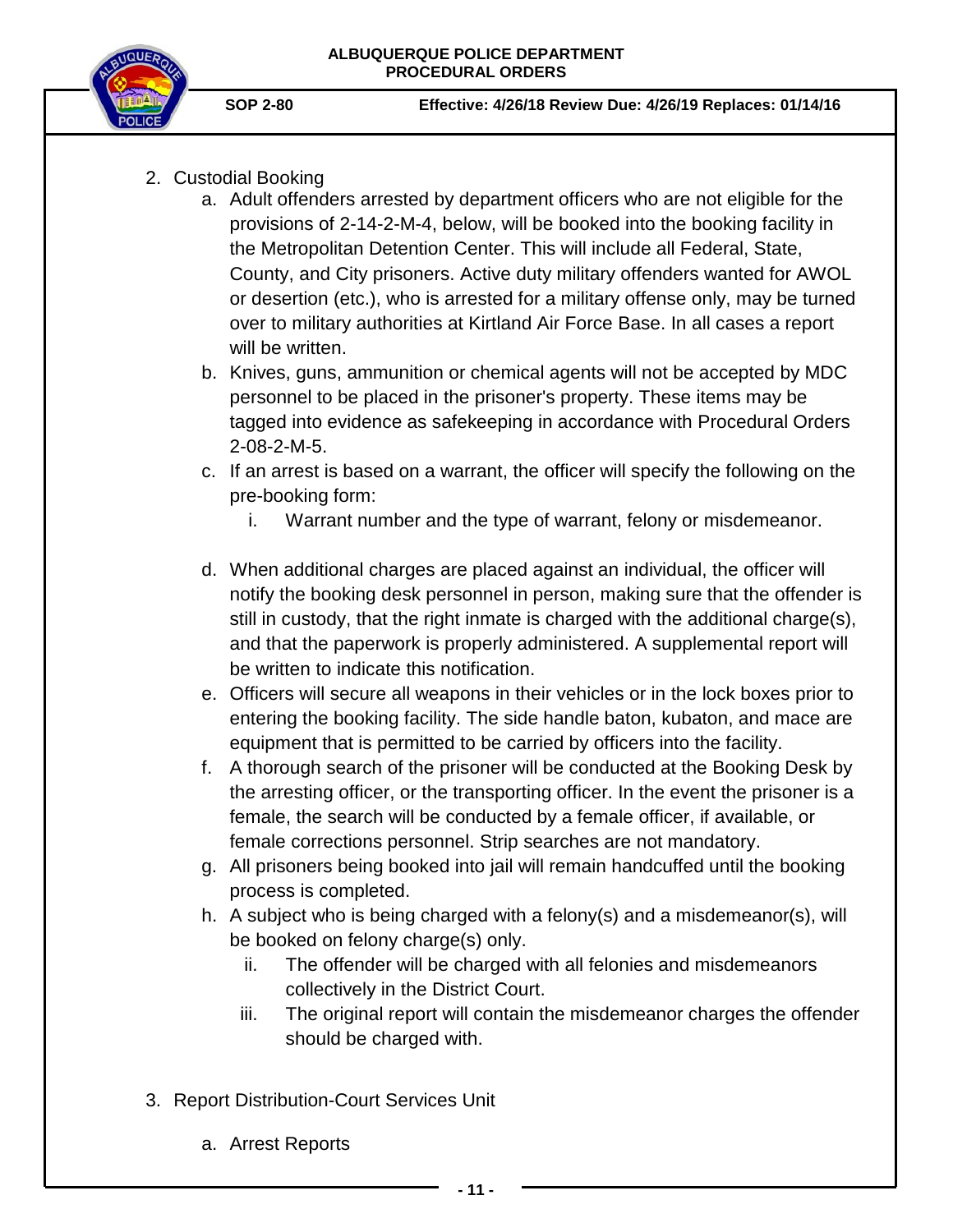# **ALBUQUERQUE POLICE DEPARTMENT**

| <b>UQUEA</b> | ALBUQUERQUE POLICE DEPARTMENT<br><b>PROCEDURAL ORDERS</b>                          |                                                                                                                                                                                                                                                                                                                                                                                                                                                                                                                                                                                                                                                                                                                                                                                                                                                    |  |  |  |
|--------------|------------------------------------------------------------------------------------|----------------------------------------------------------------------------------------------------------------------------------------------------------------------------------------------------------------------------------------------------------------------------------------------------------------------------------------------------------------------------------------------------------------------------------------------------------------------------------------------------------------------------------------------------------------------------------------------------------------------------------------------------------------------------------------------------------------------------------------------------------------------------------------------------------------------------------------------------|--|--|--|
|              | <b>SOP 2-80</b>                                                                    | Effective: 4/26/18 Review Due: 4/26/19 Replaces: 01/14/16                                                                                                                                                                                                                                                                                                                                                                                                                                                                                                                                                                                                                                                                                                                                                                                          |  |  |  |
|              | i.<br>ii.<br>iii.<br>iv.<br>V.<br><b>Court Services.</b><br>vi.<br>Court Services. | The report will be completed prior to the end of shift.<br>The officer completing the report will notify their supervisor or the on-duty<br>supervisor, that a felony arrest report is awaiting approval in Copperfire.<br>The officer will not go off-duty until the in-custody felony report is<br>approved, in the event any corrections need to be made.<br>The supervisor, upon approving the report will download and e-mail the<br>report to Court Services at APDFelonyArrests@cabq.gov.<br>E-mail will be the sole means of transmitting a felony arrest report to<br>Fax or drop-off will not be used unless in the rare circumstance when<br>e-mail is unavailable.<br>b. Supervisors will be held accountable for those reports that are not sent to<br>c. Officers will notify booking personnel if their prisoner(s) are a potential |  |  |  |
|              | İ.<br>ii.<br>iii.<br>iv.<br>V.<br>vi.<br>Kidnapping<br>vii.                        | medical and/or security hazard.<br>4. Non-Custodial Booking (Processing an Identification)<br>a. A person arrested for a felony offense which is non-violent in nature may be<br>released by the arresting officer pending an indictment by the prosecuting<br>agency (District Attorney's office, US Attorney's office, etc.).<br>b. A person arrested for a violent felony offense is not eligible for release under<br>this section. A violent felony offense is:<br>Aggravated arson, arson resulting in bodily injury<br>Aggravated assault and/or battery<br>Dangerous use of explosives<br>Homicide, homicide by vehicle<br>Voluntary and/or involuntary manslaughter<br>Criminal sexual penetration, criminal sexual contact of a minor                                                                                                    |  |  |  |
|              | viii.<br>ix.                                                                       | Great bodily injury by vehicle<br>Abandonment and/or abuse of a child.                                                                                                                                                                                                                                                                                                                                                                                                                                                                                                                                                                                                                                                                                                                                                                             |  |  |  |
|              | Is a flight risk.<br>i.<br>ii.<br>iii.<br>iv.<br>v.                                | c. The arresting officer will not release a subject arrested for a non-violent<br>felony if anyone of these factors are present - when the offender(s):<br>Has an extensive record that indicates a likelihood to commit<br>additional criminal offenses.<br>Identity is uncertain.<br>Poses a threat to victims or witnesses.<br>Upon release, may interfere with the investigation of the crime on<br>which he/she was arrested.                                                                                                                                                                                                                                                                                                                                                                                                                 |  |  |  |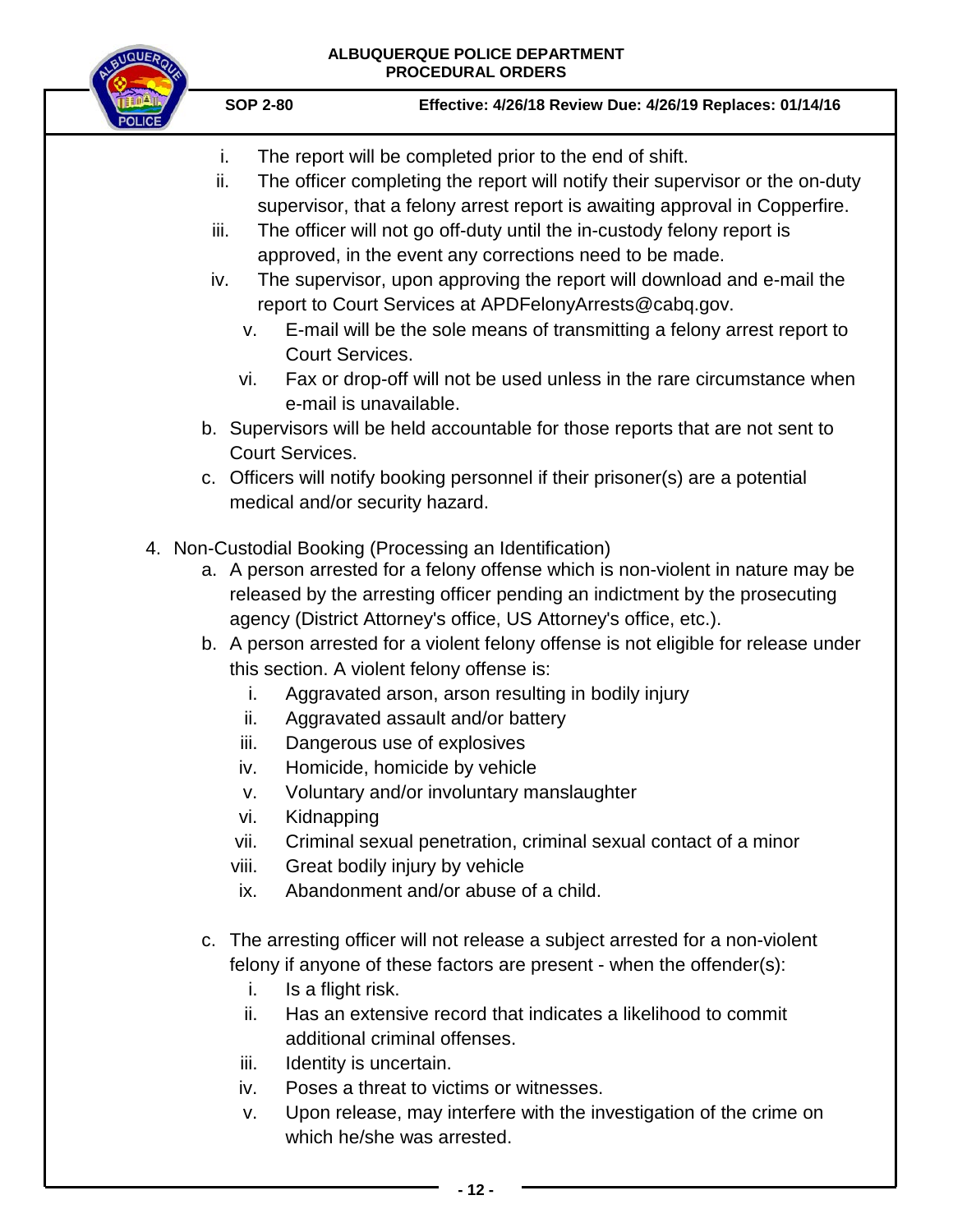

- vi. Was arrested on the felony charges of residential burglary, aggravated burglary, trafficking in a controlled substance, or a felon in possession of a firearm.
- vii. Was arrested for domestic violence, or DWI, therefore are not eligible for processing and identification under this section.
- d. An officer may detain and transport a person to a mental health evaluation facility if the officer has reasonable grounds to believe, based on his/her own observation and investigation, that the person, as a result of a mental disorder, presents a likelihood of serious harm to himself or herself or to others and that immediate detention is necessary to prevent such harm. "Likelihood of serious harm to himself or herself" includes serious harm by grave passive neglect. Such encounters are not arrests and the officer may not transport the person to a jail or other detention facility.
- 5. Criminal Complaints
	- a. When booking a subject on misdemeanor or felony charges, the charging officer will submit a completed Criminal Complaint form.
	- b. The upper portion of the complaint form, with the exception of the docket number and date filed, will be completed in its entirety by the charging officer.
	- c. Officers shall complete the criminal complaint form, including the officer's first and last name in TraCS
		- i. When these requirements are not met, Metropolitan Court will reject the complaints.
		- ii. When notified of a rejected complaint, the officer will complete a new complaint within three days or the next available work-day.
		- iii. Comp time or overtime is not authorized to correct defective complaints.
		- iv. If the complaint is not corrected, the officer's Commander will be notified.
	- d. A supervisor will sign the complaint form in addition to the arresting officer if there are felony charges and/or misdemeanor charges. Telephonic approval is acceptable for misdemeanor charges only.
- 6. Criminal Complaint Forms Pertaining to Domestic Violence
	- a. Domestic violence will be listed in the charges portion of the criminal complaint form along with any other criminal charges.
- P. Felony or Misdemeanor Arrest Involving Controlled Substances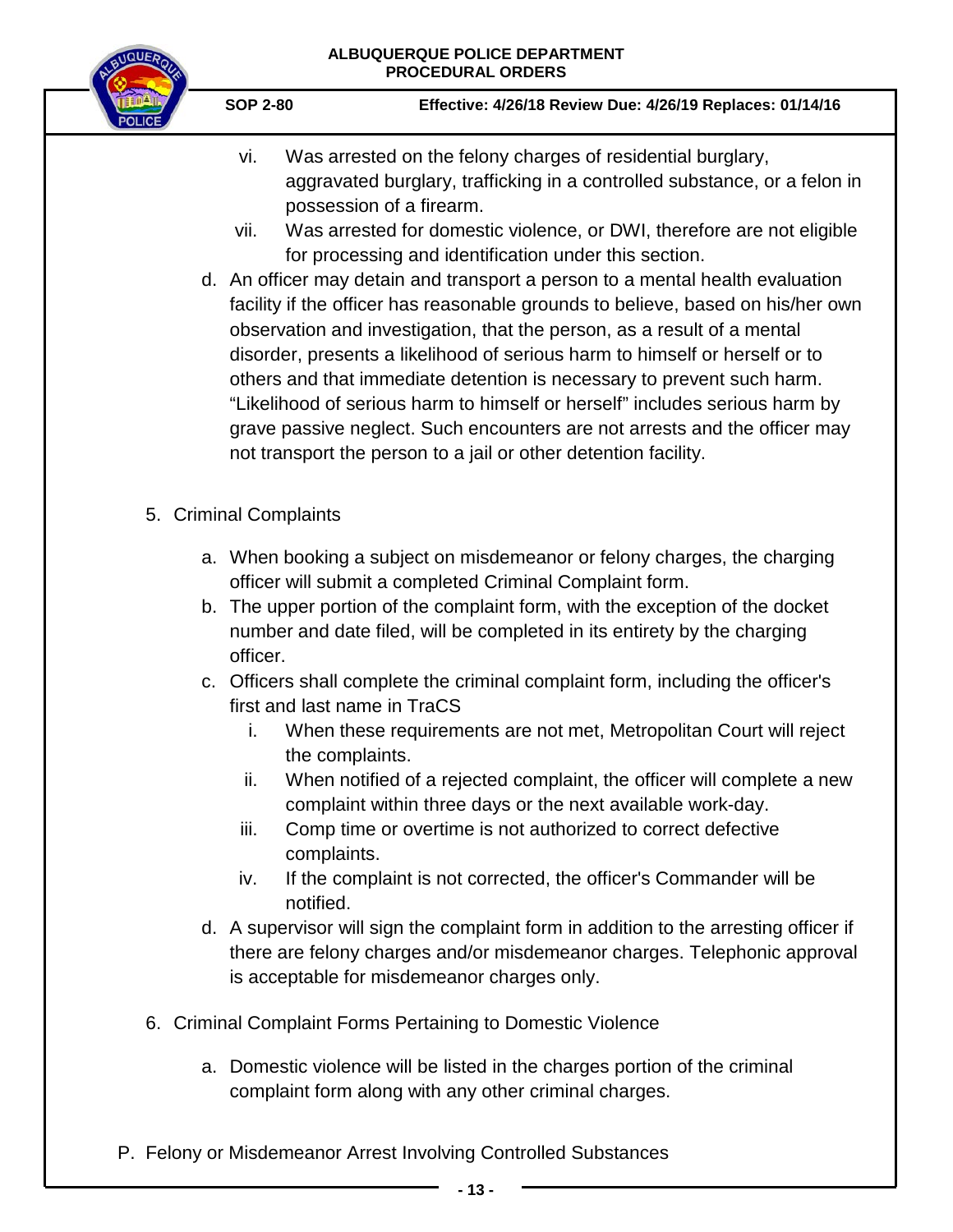

4

**SOP 2-80 Effective: 4/26/18 Review Due: 4/26/19 Replaces: 01/14/16**

- 1. All felony and misdemeanor arrests involving any narcotic or controlled substance may require, with the completed initial report, a Criminalistics Section Request for Service form (APD 4201) requesting drug analysis.
- 2. A copy of the request for drug analysis will also be required for a completed drug case.
- Q. Custody of Prisoners
	- 1. When an individual is taken into custody, the prisoner must be guarded at all times except when placed in an area specifically designed for temporary detention.
	- 2. Temporary Detention and Processing
		- a. Detention rooms must be equipped with the following:
			- i. A window to view a prisoner(s).
			- ii. When available, an audio/video and/or monitoring device will be used.
			- iii. A handcuffing post.
		- b. The Officer in Charge (OIC) of the detainee will notify a supervisor before placing a prisoner in temporary detention.
		- c. The OIC Responsibilities:
			- i. A Temporary Detention Log (PO form 3097) will be kept in a highly visible location in, or immediately adjacent to the temporary detention area. The log will contain the following information:
				- a) Name of the prisoner
				- b) Date and time placed in and removed from temporary detention
				- c) OIC signature
				- d) Name of the supervisor notified of the detention
				- e) Record of the time the prisoner was visually and verbally checked (at a minimum, every 30 minutes, note subsection 2-80-2-Q-2-c-ih) below.
				- f) Violent prisoners, and/or prisoners who become violent will be monitored at all times, and will not be left unattended under any circumstances.
				- g) If possible, the supervisor's signature should be included documenting the authorization to utilize temporary detention.
				- h) The OIC will document movement of the detainee in and out of the temporary detention area such as bathroom breaks, interviews or meals provided, on the Temporary Detention Log, documenting reason, date and time of movement of detainee.
			- ii. A security/cleanliness inspection of the detention area will be conducted prior to securing the prisoner.
			- iii. Before the prisoner is secured in the temporary detention area, the OIC will:

**- 14 -**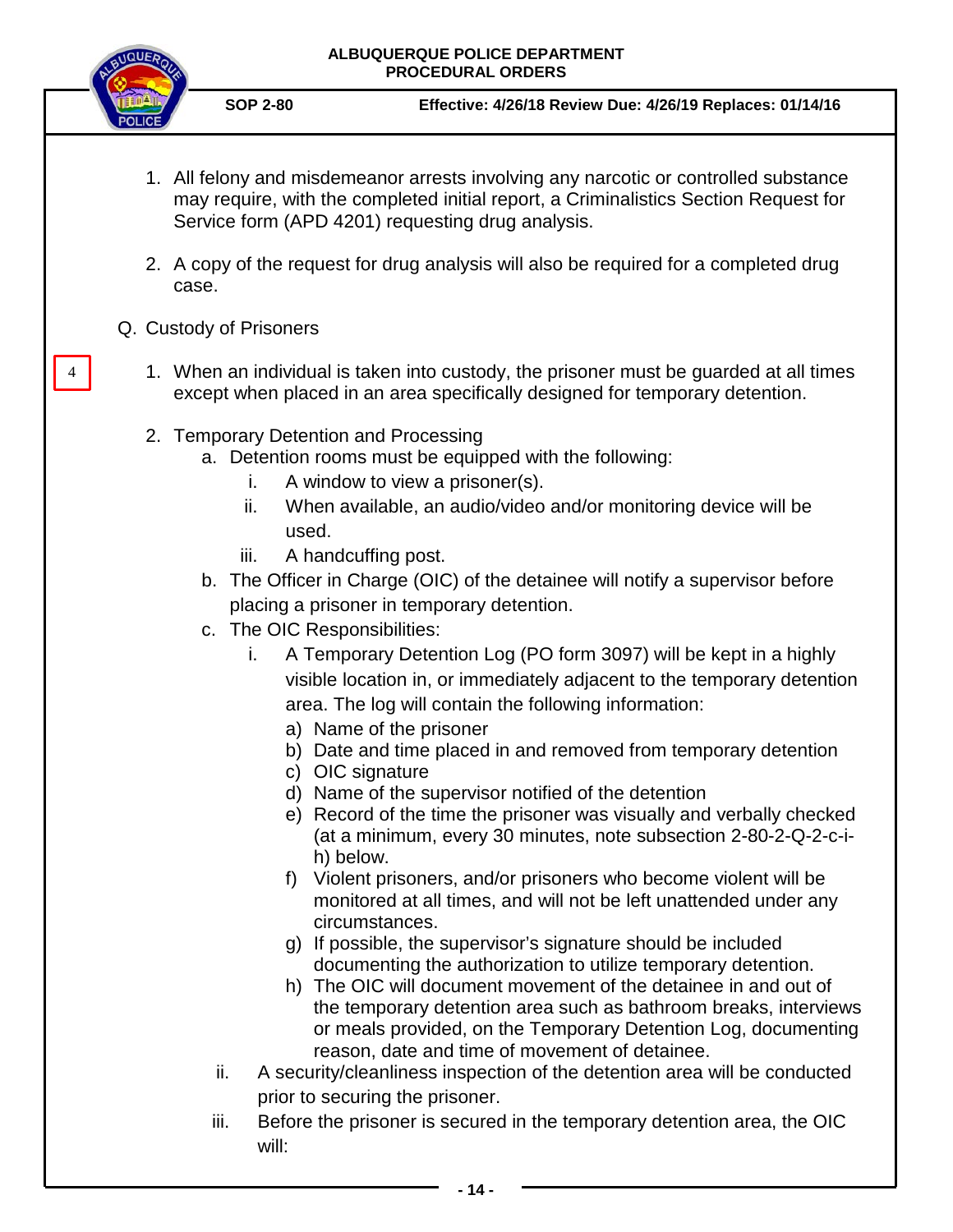

- a) Search the prisoner in accordance with Department SOP Procedural Orders, Section 2-82-3-C.
- b) Remove all items (evidence/personal property) from the prisoner and place them in a secure area during the period of detention.
- c) Any property of evidentiary value will be handled in accordance with Department SOP Procedural Orders, Section 2-73.
- d) Personal property removed from the prisoner will accompany him/her to booking.
- e) The prisoner will be secured (handcuffed) to a fixed object specifically designed for this purpose in such a manner that maximizes the comfort of the prisoner.
- f) The prisoner will be visually and verbally monitored, checking his/her behavior at least every 30 minutes, to ensure the safety of the prisoner. After 2 hours, a supervisor must be notified of the detainee's continued detention and the detainee must continue to be monitored every 30 minutes by the OIC or designee to ensure the safety of the detainee.
- g) Males, females and juveniles will be held separately.
- h) Prisoners are to be provided access to water, restrooms or any other justifiable need.
	- When prisoners are allowed a restroom break, they shall be escorted by a person of the same sex.
	- Before being escorted to the restroom, all prisoners must be thoroughly searched and all items must be removed from the prisoner.
	- Non-sworn personnel may be used for restroom escorts, but a sworn officer must remain outside the door for the safety of non-sworn personnel.
	- Handcuffs may be moved to the front or removed for restroom breaks.
	- Caution should be used when determining whether or not to remove handcuffs from a prisoner. Partial restraint is preferable to no restraint at all.
	- Handicap rails may be used to secure one hand of the prisoner or the purpose of a restroom break.
- d. Security Measures
	- i. Access to the temporary detention area where a prisoner is being held will be limited to sworn personnel only. If the area is a holding room, only the OIC or designee may frequent the room.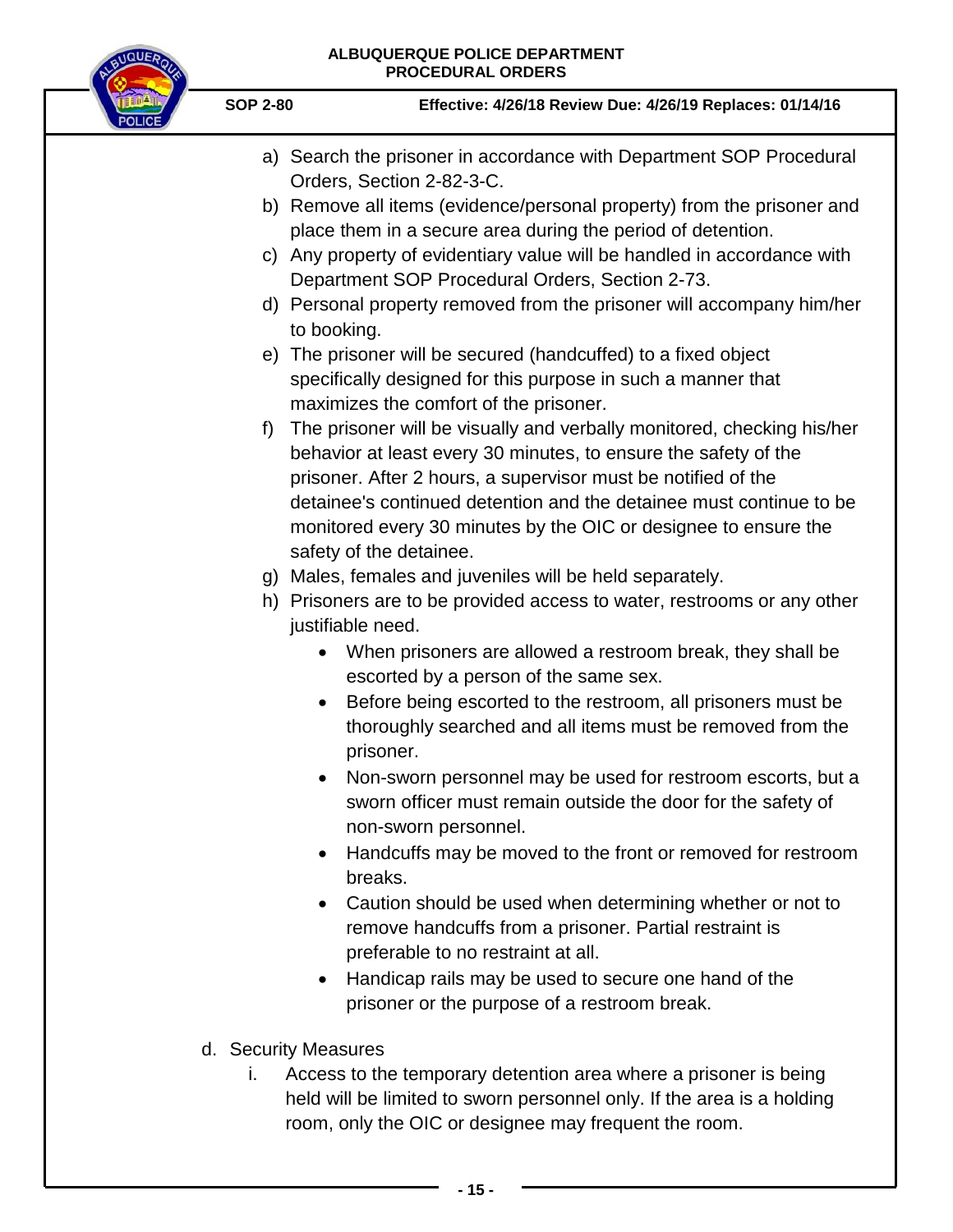|                                                                         | ALBUQUERQUE POLICE DEPARTMENT<br><b>PROCEDURAL ORDERS</b>                                                                                                                                                                                                                                                                                                                                                                                                                                               |
|-------------------------------------------------------------------------|---------------------------------------------------------------------------------------------------------------------------------------------------------------------------------------------------------------------------------------------------------------------------------------------------------------------------------------------------------------------------------------------------------------------------------------------------------------------------------------------------------|
| <b>SOP 2-80</b>                                                         | Effective: 4/26/18 Review Due: 4/26/19 Replaces: 01/14/16                                                                                                                                                                                                                                                                                                                                                                                                                                               |
| ii.<br>iii.                                                             | In all instances, the OIC will guard against any circumstance, which<br>may arise that can facilitate an escape of the prisoner. If an escape<br>does occur, the OIC will notify the watch commander and notify APD<br>Communications to dispatch personnel to the area.<br>In the event of an emergency, officers will utilize the red duress<br>button on their hand-held radio to summon immediate assistance.                                                                                       |
| R. Photographs of Officers and Suspects/Prisoners                       |                                                                                                                                                                                                                                                                                                                                                                                                                                                                                                         |
| person(s) involved in an incident where:<br>visible.<br>$52 - 7 - B$ ). | 1. Photographs will be taken of all persons, the officer, suspect and arrested<br>a. An officer, suspect or prisoner has been injured even though may not be<br>b. Subjects resist in any manner that would require a Use of Force report (2-<br>c. Subjects are charged with Battery on a Police Officer, Aggravated Battery<br>on a Police Officer, and Resisting Arrest.<br>d. Persons have pre-existing injuries. Officers will document these injuries on<br>the Offense and Incident Report Form. |
| for taking photographs.                                                 | 2. It is the responsibility of the arresting/reporting officer to ensure that a designated<br>personnel or Field Investigator responds to the scene to assume the responsibility                                                                                                                                                                                                                                                                                                                        |
|                                                                         | 3. Photographs Taken by Personnel Other Than an FI/CSS<br>a. The designated personnel will take photographs if the injuries are minor.<br>b. The designated personnel are responsible for tagging all photographs.<br>c. The designated personnel will be required to complete a supplemental report<br>to include the nature of the injury or damage and complaints or claims of<br>damage for injury reported by the subject.                                                                         |
| Crime Scene Specialist.                                                 | 4. In all other instances, the photographs will be taken by a Field Investigator or                                                                                                                                                                                                                                                                                                                                                                                                                     |
| S. Re-Filing of Criminal Charges                                        |                                                                                                                                                                                                                                                                                                                                                                                                                                                                                                         |
|                                                                         | 1. When personnel are requested by the District Attorney's office or the Court<br>Services Unit to re-file a criminal complaint, the officer will comply with the request<br>within three days or the next available work-day.                                                                                                                                                                                                                                                                          |
| T. Metropolitan Court Bench Warrants                                    |                                                                                                                                                                                                                                                                                                                                                                                                                                                                                                         |
|                                                                         | 1. The following procedure will be used when any law enforcement agency brings an<br>individual to MDC for booking on a Metropolitan Court Bench Warrant only:                                                                                                                                                                                                                                                                                                                                          |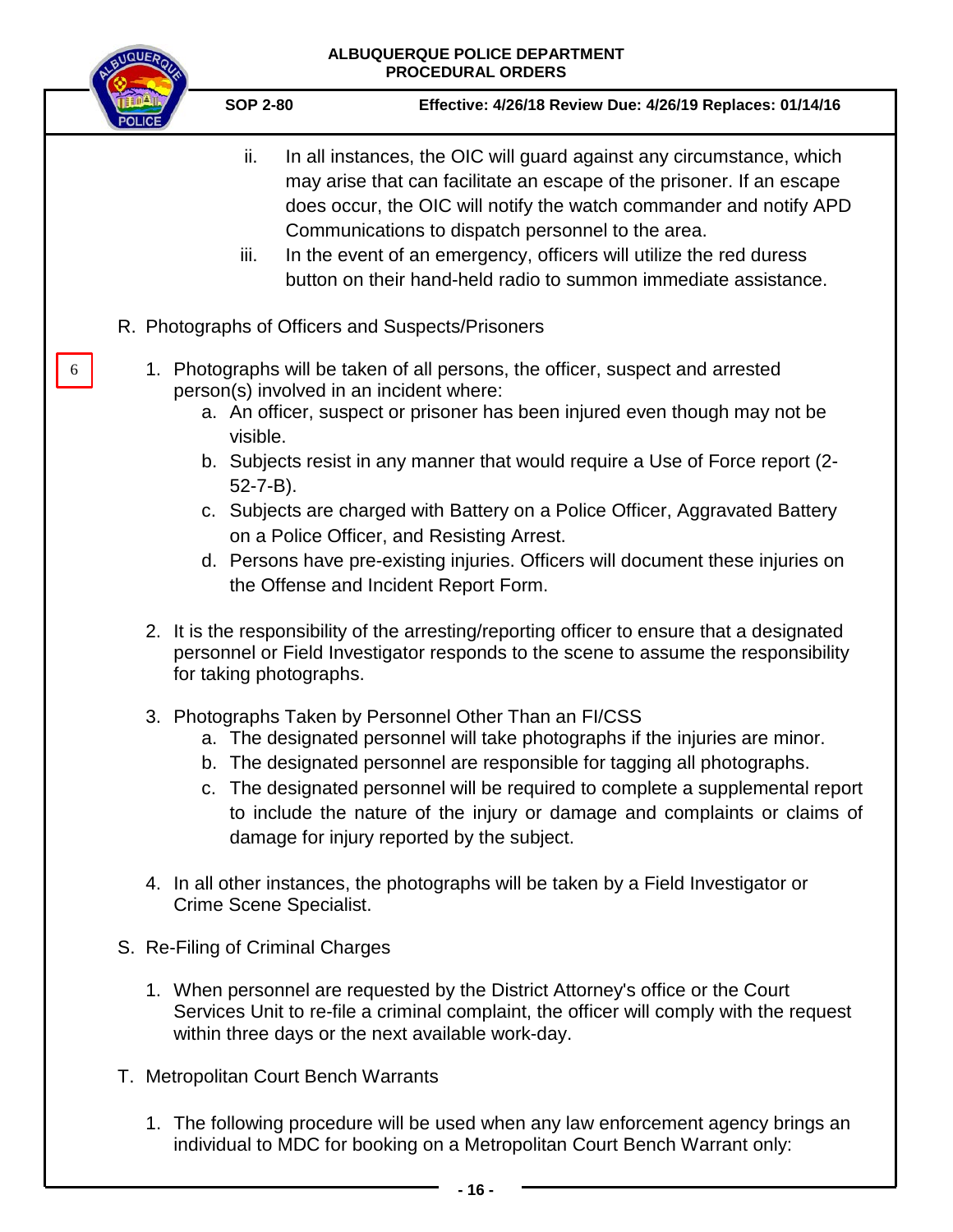

- a. If it is discovered that a person who is being booked on bench warrants only and has the cash on hand to post his/her bond, the person is not to be taken through the booking process. Instead, the arresting officer is advised that the prisoner shall be escorted to the bonding window where the defendant can post his/her bond, clear the bench warrant, and receive any appropriate court date(s).
- U. Issuance of a Criminal Summons In lieu of Arrest Warrant
	- 1. A Criminal Summons Complaint can be filed for misdemeanor charges only.
	- 2. A police report must be written when filing a Criminal Summons.
	- 3. Criminal Summons Complaints should be completed on the State of New Mexico Criminal Complaint form with the word "SUMMONS' written across the top of the form.
	- 4. A Criminal Summons Complaint can be filed when:
		- a. The officer did not witness the incident but has probable cause to believe the crime occurred.
		- b. The offender cannot be located.
		- c. The offender has been taken to a hospital or mental health evaluation facility and will not be released by the end of the officer's shift. (This does not include domestic violence offenders; refer to section 2-83-4-C).
	- 5. Required information on the Criminal Summons Complaint will be the same as a Custodial Criminal Complaint.
	- 6. Incomplete/incorrect information on the Criminal Summons Complaint
		- a. The Court Services Supervisor will review all Criminal Summonses. If the information on the complaint is incomplete/incorrect the Court Services Supervisor will notify the officer of the corrections needed.
		- b. The officer will have three days or their next available work-day to correct the summons.
		- c. If the Summons Complaint is returned to the submitting due to an incorrect address, the Complaint will be dismissed.
		- d. If the summons is not corrected, the officer's commander will be notified.
		- e. If the officer is unable to locate the correct identifiers or a current address for the defendant, the officer will write a supplemental report documenting these reasons.
	- 7. Filing the Criminal Summons Complaint